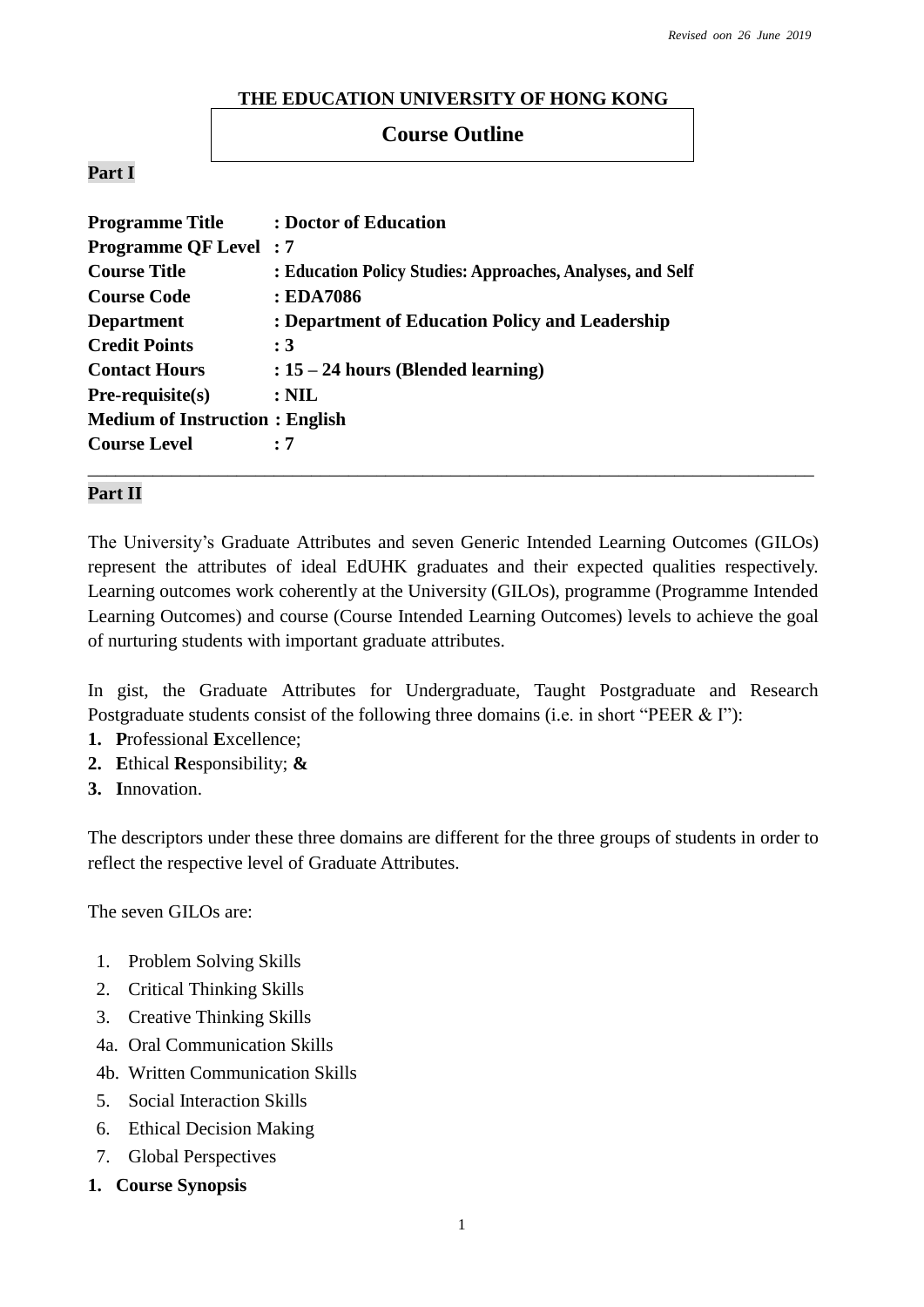Education policy is pivotal to the realisation of desired ideals of a society and is a process of searching for the solutions to identified issues (e.g., in terms of social justice or quality of education, and of lived experiences of people of certain background such as class or ability), which are concurrently situated in local and global contexts. How policy is conceived, produced, implemented, and evaluated varies considerably, depending on the specific lens or perspective being adopted as the frame of reference for education. It often involves the complex interplay of politics.

This course is intended for those who need to deal with various policy initiatives day to day (e.g., teachers, panel heads), those who want to learn more about education policy process as they are new to the field, and/or those who want to develop professional/academic careers in relation to policies. It helps students understand the political nature of policy processes and the different approaches to policy study, as well as analyse the policy process throughout its 'cycle'. Finally, students will have the opportunity to rethink the role of education policy in a society. Thus, it will help participants respond to and appropriate policies in an informed way, in line with their own career goals and ethical stances. Students who choose policy studies as their research area may use this course to build the foundation for their doctoral project.

## **2. Course Intended Learning Outcomes** (CILOs)

*Upon completion of this course, students will be able to:*

- $C I L O<sub>1</sub>$  Demonstrate sound understandings of the nature and process of education policy and relevant key concepts;
- $\text{CHO}_2$  Critically analyse education policies with reference to the different approaches to policy study and related conceptual perspectives with an aim to understand their impact and implications;
- $CILO<sub>3</sub>$ Formulate a personal perspective on education policy processes and their relation to society and themselves; and
- CILO<sup>4</sup> Explain their understanding of a policy formed through a critical analysis, and give feedback on others' understanding and respond to the feedback, in a critical way.

## **3. Content, CILOs and Teaching & Learning Activities**

| <b>Course Content</b>                              | <b>CILOs</b>            | <b>Suggested Teaching &amp;</b> |
|----------------------------------------------------|-------------------------|---------------------------------|
|                                                    |                         | <b>Learning Activities</b>      |
| Definition of policy and key concepts (e.g.,       | CILO <sub>1,4</sub>     | Lecture, on- and off-line       |
| stakeholders, impact).                             |                         | discussions, reading            |
| Meanings of equality, equity, justice, and quality |                         |                                 |
| in local and global contexts and for people of     |                         |                                 |
| different background (e.g., with limited           |                         |                                 |
| proficiency in the local language, etc.).          |                         |                                 |
| 'Phases' of policy, (e.g., design, implementation) | CILO <sub>1,2,3,4</sub> | Lecture, reading, case          |
| Issues in each phase, including ideological        |                         | analysis, review of policy      |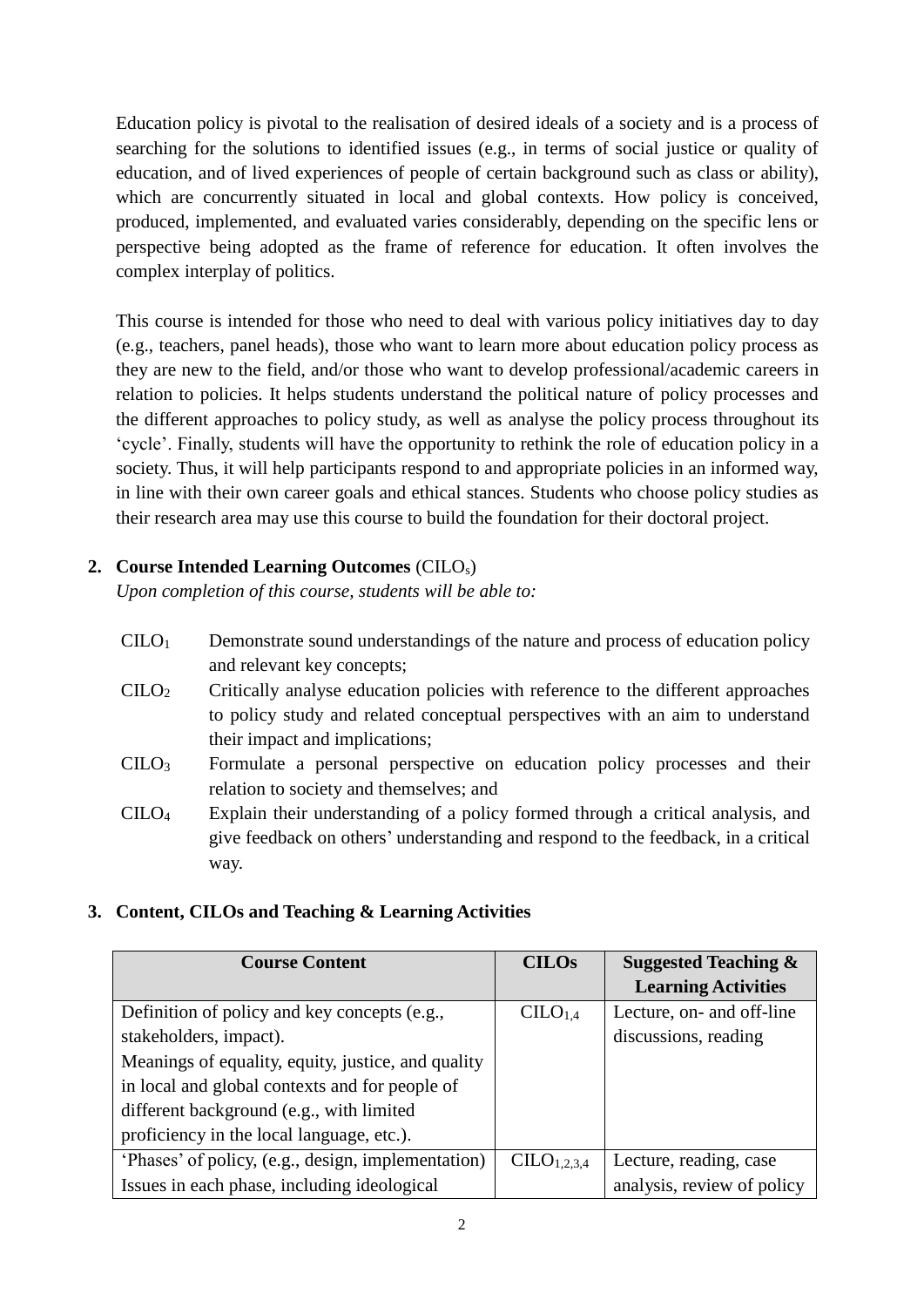| orientations; competing demands and tensions;      |                     | texts and materials, on-  |
|----------------------------------------------------|---------------------|---------------------------|
| voice and participation; resistance; inclusion and |                     | and off-line discussion   |
| exclusion; intended and unintended outcomes.       |                     |                           |
| Different approaches to policy study (e.g.,        | CLLO <sub>2.3</sub> | Lecture, reading,         |
| descriptive) and practices of policy analysis      |                     | workshop, practice        |
| (e.g., thematic content analysis; discursive       |                     | analysis of a policy,     |
| institutionalist analysis).                        |                     | presentation, on- and     |
|                                                    |                     | off-line discussion       |
| Linking the policy with the self (e.g., reflecting | CILO <sub>3.4</sub> | Lecture, reading, on- and |
| on the implications of a policy on education,      |                     | off-line discussion,      |
| society and/or a particular group of students and  |                     | personal reflection, a    |
| deciding on one's own stance) and with others.     |                     | mini report               |

#### **4. Assessment**

| <b>Assessment Tasks</b>                                   | Weighting $(\% )$ | <b>CILOs</b>                      |
|-----------------------------------------------------------|-------------------|-----------------------------------|
| <b>Presentation:</b>                                      | 30                | CLLO <sub>1,2,3</sub>             |
| Present a plan for policy analysis. The presentation      |                   |                                   |
| should introduce the focal policy, the context, chosen    |                   |                                   |
| view of policy, approach(es) to be taken to analyse the   |                   |                                   |
| policy. The floor feedback should also be critically      |                   |                                   |
| responded to. (10-15 minute presentation $+$ 5 min Q & A) |                   |                                   |
| <b>Online peer feedback</b>                               | 10                | CLLO <sub>1.2.3</sub>             |
| Provide peer feedback on the draft presentation online.   |                   |                                   |
| Both the content and timeliness will be assessed.         |                   |                                   |
| <b>Essay:</b>                                             | 60                | C <sub>L</sub> O <sub>1.2.3</sub> |
| Critically analyse a selected policy, drawing on relevant |                   |                                   |
| conceptual perspectives and literature, feedback on your  |                   |                                   |
| own presentation, as well as other class discussion.      |                   |                                   |
| (approximately 3000 words)                                |                   |                                   |

### **5. Required Text(s)**

Nil

### **6. Recommended Readings**

Ainscow, M., Dyson, A., Goldrick, S., & West, M. (2012). *Developing equitable education systems* (1st ed.). Oxon; New York: Routledge.

Alexander, N. A., & Jang, S. T. (2018). Policy, poverty, and student achievement: An exploration of the impact of state policies. *Educational Policy*, *33*, 1-31.

Ball, S. J. (2016). *The privatization of education: A political economy of global education reform (international perspectives in educational reform)*. New York: Teachers College Press.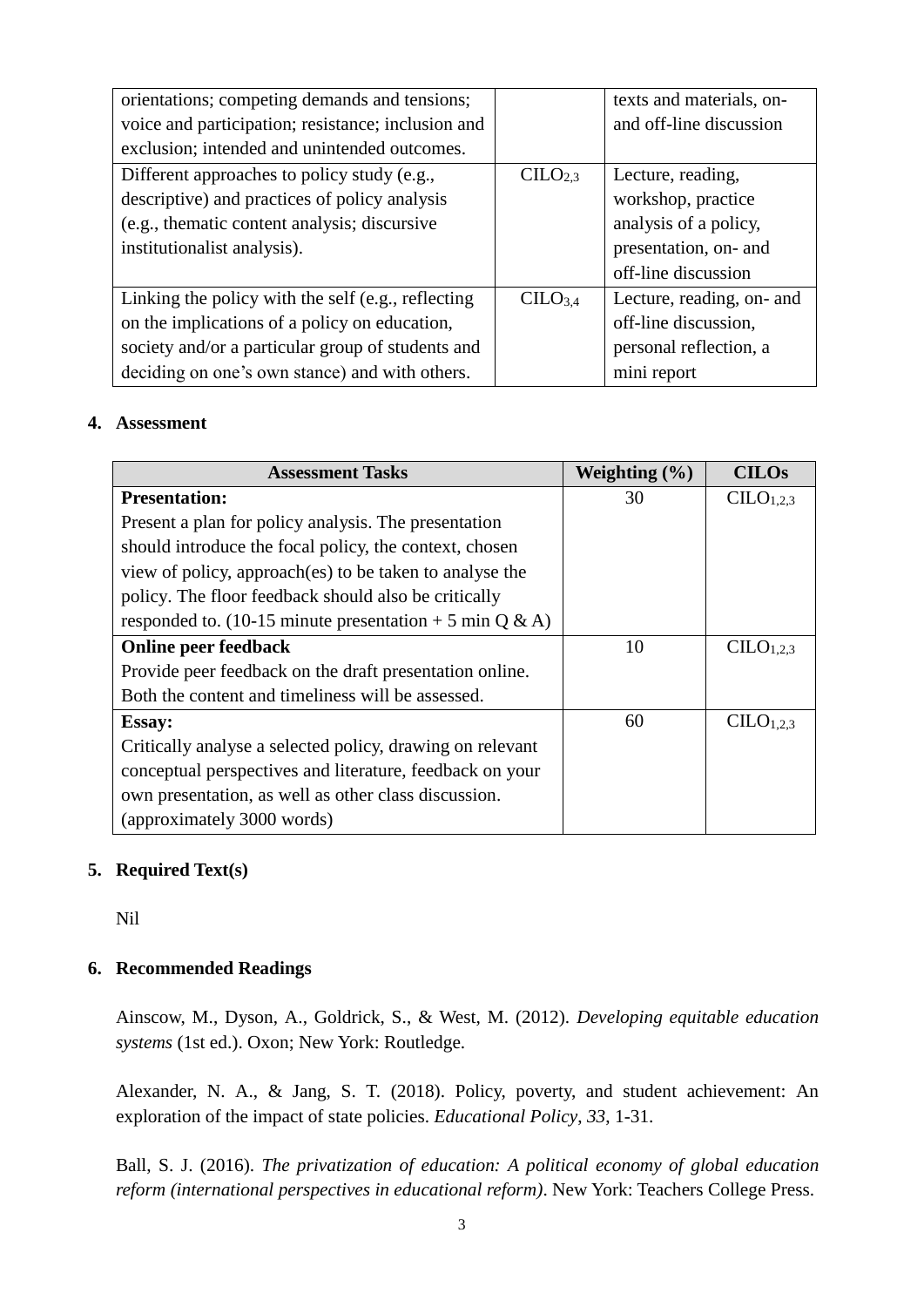Ball, S. J., Goodson, I., & Maguire, M. (2007). *Education, globalization, and new times*. London: Routledge.

Bates, A., Choi, T.-H., & Kim, Y. (2019). Outsourcing education services in South Korea, England and Hong Kong: A discursive institutionalist analysis. *Compare - A Journal of Comparative Education, X*, XX-XX.

Chan, J. K. S., & Fok, P. K. (2014). Curriculum reform implementation at the classroom level impacts and challenges. In C. Marsh & J. C. K. Lee (Eds.), *Asia's high performing education systems: The case of Hong Kong* (pp. 207-220). New York, NY: Routledge.

Cheng, Y. C. (2005). *New paradigm for re-enginerring education: Globalization, localization and individualization.* Dordrecht: Springer.

Choi, T.-H. (2017). Hidden transcripts of teacher resistance: A case from South Korea. *Journal of Education Policy, 32*(4), 1–23.

Choi, T.-H. (2018). Implementation and impact of language-in-education policies: Insights from South Korea and Hong Kong. In K. J. Kennedy & J. C. K. Lee (Eds.), *Routledge international handbook of schools and schooling in Asia* (pp. 518-524). London: Routledge.

Choi, T.-H. (2019). Structure, agency, and the "Teaching English in English" policy: The case of South Korea. In G. P. Glasgow & J. Bouchard (Eds.), *Agency in language policy and planning: Critical inquiries* (pp. 214-236). Oxon: Routledge.

Cole, M. (Ed.). (2012). *Education, equality and human rights: Issues of gender, 'race', sexuality, disability and social class* (3rd ed.). Oxon; New York: Routledge.

Fielding, M., & Moss, P. (2011). *Radical education and the common school: A democratic alternative*. London; New York: Routledge.

Hill, M. (2009). *The public policy process* (5th ed.). Harlow: Pearson Longman.

Howlett, M., & Mukherjee, I. (2017). Policy formulation: Where knowledge meets power in the policy process. In M. Howlett & I. Mukherjee (Eds.), *Handbook of policy formulation* (pp. 3-22). Cheltenham: Edward Elgar Publishing.

Jang, S. T. (2018). The implications of intersectionality on Southeast Asian female students' educational outcomes in the United States: A critical quantitative intersectionality analysis. *American Educational Research Journal*, *55*(6), 1268-1306.

Jann, W., & Wegrich, K. (2007). Theories of the policy cycle. In F. Fischer, G. J. Miller, & M. S. Sidney (Eds.), *Handbook of public policy analysis: Theory, politics, and methods* (pp. 43-62). Hoboken, NJ: CRC Press.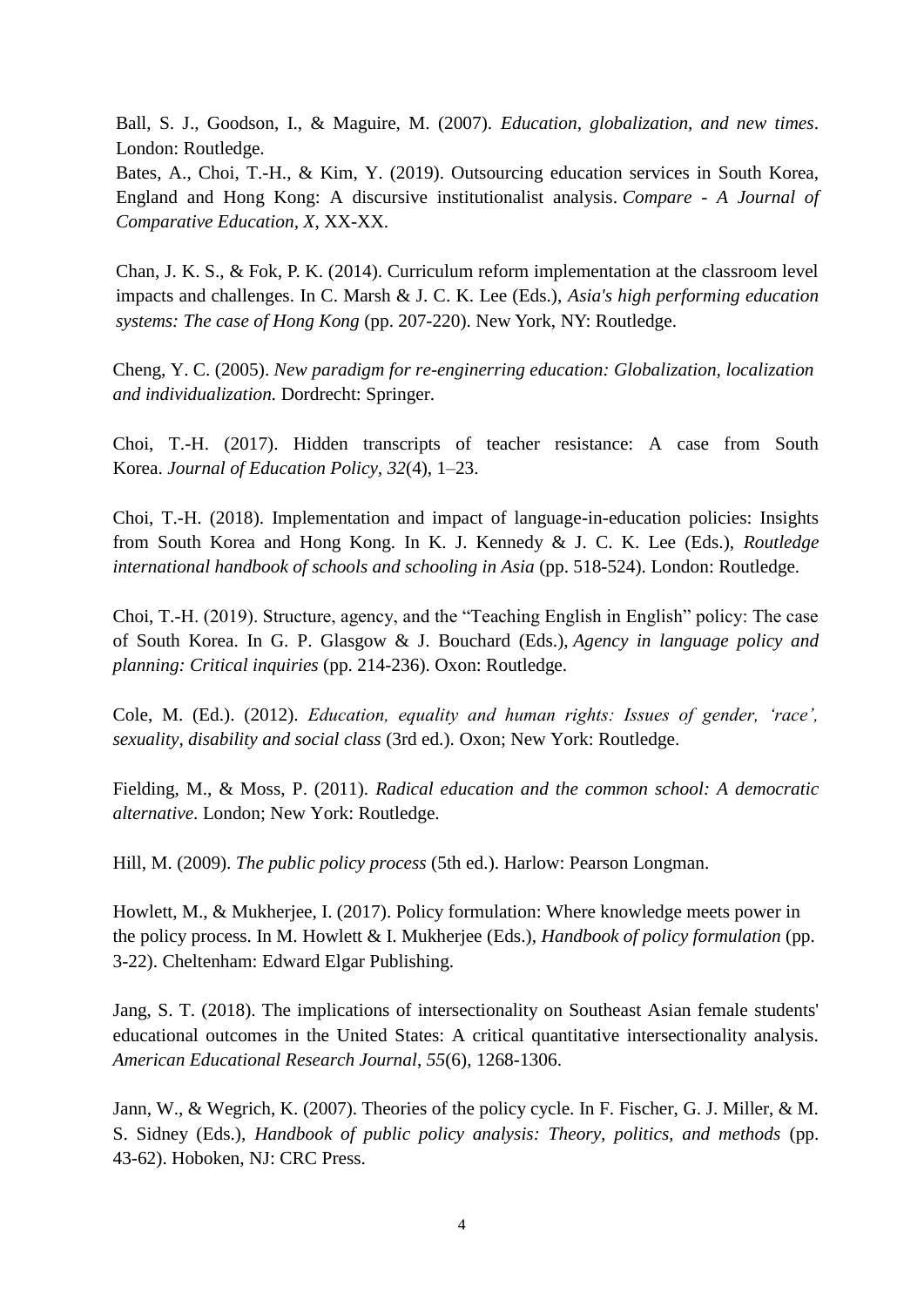Markauskaite, L., Freebody, P., & Irwin, J. (Eds.). (2011). *Methodological choice and design: Scholarship, policy and practice in social and educational research*. New York: Springer.

Moss, P. (Ed.). (2013). *Early childhood and compulsory education: Reconceptualizing the relationship*. London; New York: Routledge.

Patrinos, H. A., Barrera-Osorio, F., & Guáqueta, J. (2009). *The role and impact of public-private partnerships in education*. Washington, DC: The World Bank.

Rizvi, F., & Lingard, B. (2010). *Globalizing education policy*. London; New York: Routledge.

Robertson, S. L., & Dale, R. (2013). The social justice implications of privatization in education governance frameworks: A relational account. *Oxford Review of Education, 39*(4), 426-445.

Tse, T. K., & Lee, M. H. (Eds.). (2017). *Making sense of education in post-handover Hong Kong: Achievements and challenges*. London; New York: Routledge.

Woods, P. (2012). A summary of key lessons from the case studies. In C. Tribble (Ed.), *Managing change in English language teaching: Lessons from experience* (pp. 233-244). London: British Council.

Yuen. G., & Lam, M. S. (2017). Mothers' experiences of a voucher scheme within the context of Hong Kong's early education: Issues of affordability and justice. *Children and Youth Services Review, 82*, 185-194.

### **7. Related Web Resources**

<https://www.edb.gov.hk/en/edu-system/list-page.html> <https://www.oecd.org/> <https://en.unesco.org/> <https://www.edb.gov.hk/en/> <https://english.moe.go.kr/main.do?s=english> <https://epi.org.uk/> <https://www.educationalpolicy.org/>

### **8. Related Journals**

*Educational Evaluation and Policy Analysis Educational Policy Education Policy Analysis Archives Journal of Education and Social Policy Journal of Education Policy International Journal of Child Care and Education Policy*